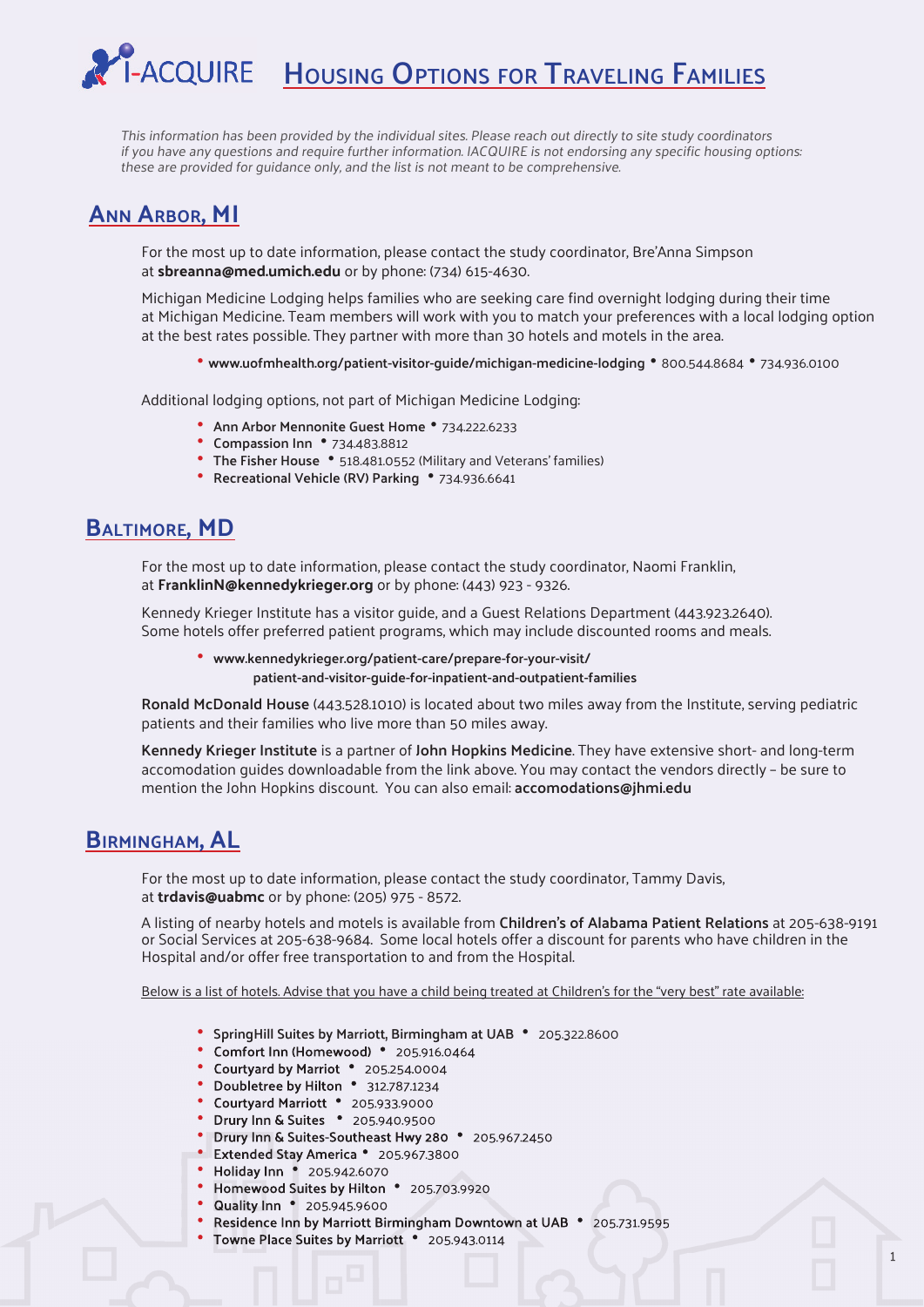### **BIRMINGHAM, AL (CONTINUED)**

Ronald McDonald House lodging may also be available. For information, call 933-0692. Some churches also offer lodging on a "first-come, first-served" basis. They are:

- **Homewood Church of Christ** 205.942.5683
- **Red Mountain Grace www.redmountaingrace.com** Study coordinator will need to refer you, so if interested, reach out to Tammy Davis.

## **BOSTON, MA**

For the most up to date information, please contact the study coordinator, Julie Swanson, at **julie.swanson@childrens.harvard.edu** or by phone: (617) 919-1446.

Julie can help facilitate communication with the options below, or offer AirBNB options for families.

 **Boston Children's Hospital** has a **Patient Family Housing Program**, which provides affordable accomodations in a home-like environment for families coming from more than 50 miles away.

**• Patient Family Housing Program •** familyhousing@childrens.harvard.edu **•** 617.919.3450

Other options are available; a brochure can be downloaded:

**• www.childrenshospital.org/patient-resources/accommodations**

 Many hotels in the Boston area offer a discount rate for the families of patients at Boston Children's Hospital. They have a web platform called **WWStay** which links all the hotels. For information and access please contact:

**• conciergeservices@childrens.harvard.edu •** 617.355.4626

## **CHICAGO, IL**

 For the most up to date information, please contact the study coordinator, Kathryn DaSilva-Chiodo, at **kdasilvachiodo@luriechildrens.org** or by phone: (312) 227 - 4292.

 Several area hotels offer **special rates** to families with children staying at the hospital. Call the hotel and ask if a discounted rate for **Lurie Children's** patient families is available.

**Ronald McDonald House** is located a short walk from the hospital. Call Family Services at 312.227.1200. For additional long-term lodging, Lurie Children's has discounted rates through **Bridgestreet Properties**.

Nearby Hotels:

- **Ritz-Carlton** 312.266.1000
- Hampton Inn Magnificent Mile 312.706.0888
- **Homewood Suites Magnificent Mile** 312.585.9333
- **Hyatt Chicago Magnificent Mile 312.787.1234**
- **Courtyard Marriott** 312.573.0800
- **Hilton Chicago Magnificent Mile Suites 312.664.1100**
- **Peninsula Hotel** 312.337.2888
- **Omni Hotel** 312.944.6664
- **Residence Inn Chicago Downtown Magnificent Mile 312.943.9800**
- **Four Seasons Hotel** 312.280.8800
- **Fairfi eld Inn & Suites by Marriott** 312.787.3777

#### **CINCINATTI, OH**

 For the most up to date information, please contact the study coordinator, Victor LaFay, at **Victor.LaFay@cchmc.org** or by phone: (513) 803 - 1988.

 Concierge Services at **Cincinnati Children's** assists patients and families with lodging at many local hotels, offering discounted rates and great amenities in safe, convenient locations. Call **513-636-5009** (toll-free **1-888-894-1374**), or email **concierge@cchmc.org** for more information.

**• www.cincinnatichildrens.org/patients/resources/services/concierge-services/lodging**

Cincinnati is also home to the largest Ronald McDonald House in the world.

**• www.rmhcincinnati.org/**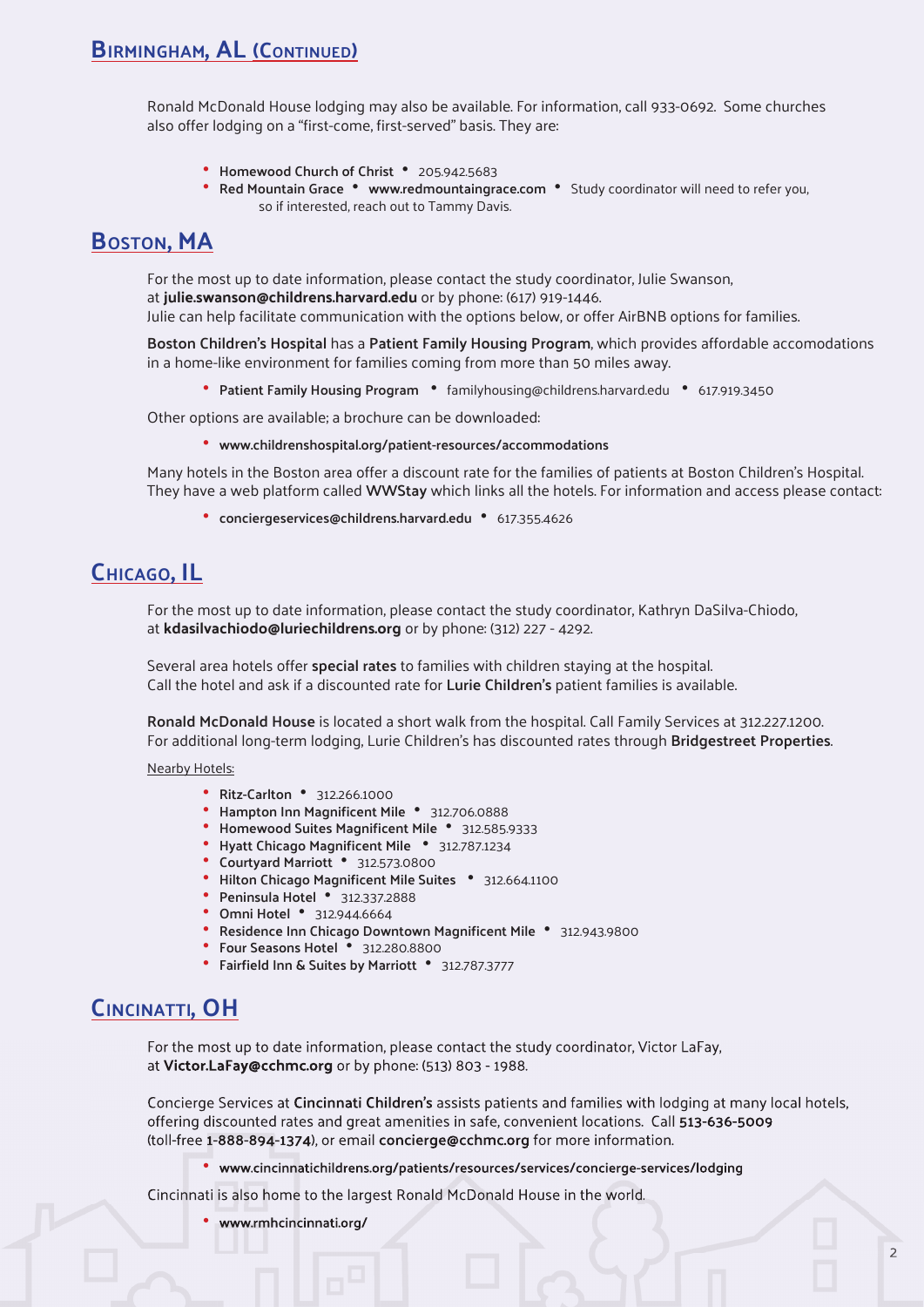## **COLUMBUS, OH**

For the most up to date information, please contact the study coordinator, Petra Sternberg, at **Petra.Sternberg@osumc.edu**.

 **Ronald McDonald House** associated with **Nationwide Children's Hospital** is located downtown. In addition, there are various apartments and **Airbnb** options available in Columbus.

**Nationwide Children's Hospital** has a useful **Global Patient Services** page on their website. They have relationships with many area hotels and may be able to get you a reduced rate.

**• www.nationwidechildrens.org/your-visit/global-patient-services •** 614.355.3450

## **HOUSTON, TX**

For housing options available in and around Houston, including extended stay hotels, airbnb, etc, please email Dorothea Parker, the site study coordinator at **dorothea.m.parker@uth.tmc.edu**  or call at (713) 500 - 7085.

## **NEW HAVEN, CT**

For the most up to date information, please contact Taylor Hoffman, at **Taylor.hoffman@yale.edu**  or by phone: (203) 737 – 6894 or Sara Jasak at **sara.jasak@yale.edu** or (413) 896-3429.

**The Suites** at Yale New Haven. Located minutes from the Children's Hospital and Saint Raphael. The Suites include 24 suites with extended stay options. Daily, weekly and monthly rates are available. Includes complimentary transportation to and from the hospital. For more information and reservations, visit The Suites at Yale New Haven's website or call 203-654-7500.

 The **Ronald McDonald House** of Connecticut is a place where families can stay while their child is being treated at the hospital. A referral from a hospital staff member is required before a family can register as a guest at the House. A modest fee is charged per night. YNHH offers transportation from the hospital to the Ronald McDonald House. Please call Protective Services at 203-688-2500 in advance of the time you would like to leave. Visit the website or call 203-777-LOVE for more information.

 Other Area Hotels: For information about area hotels, please visit INFO New Haven or the Greater New Haven Convention and Visitor Bureau.

#### **PHILADELPHIA, PA**

For the most up to date information, please contact the study coordinator, Noor Ruwaih, at **RuwaihN@email.chop.edu** or (267) 426 - 7032.

 Many hotels provide additional services to **Children's Hospital of Philadelphia (CHOP)** families, including discounted rates with no cancellation-fee, a dedicated floor for CHOP families and easily accessible parking. For help deciding which accommodations will best suit your family's needs, please contact the **Family Hospitality** team at 215-590-2499 or **familyhospitality@email.chop.edu**. In addition, families can explore options with the "Hosts for Hospitals" program, which matches local host families with families that need lodging. Here is the link: **https://hostsforhospitals.org/**.

Hotels Participating in the CHOP discounted rates program:

- **Roost Apartment Hotel East Market** 267.703.4040 Daniel Cruz at **dc@myroost.com**
- **Windsor Suites Center City** 215.981.5678
- **Sheraton Philadelphia University City Hotel** 215.477.0200
- **The Study Hotel** 215.387.1400 info.uc@studyhotels.com or visit the website and use code "CFR".
- **Homewood Suites by Hilton University City** 215.382.1111
	- Extended Stay Tier 1: 5-11 nights, use Code P97\*
	- Extended Stay Tier 2: 12-29 nights, use Code P98\*
	- Extended Stay Tier 3: 30+ nights, use Code P99\*
- **Residence Inn by Marriott Center City** 215.557.0005
- **Holiday Inn Express Midtown** 215.735.9300
- **Sonesta Hotel Philadelphia** 215.561.7500